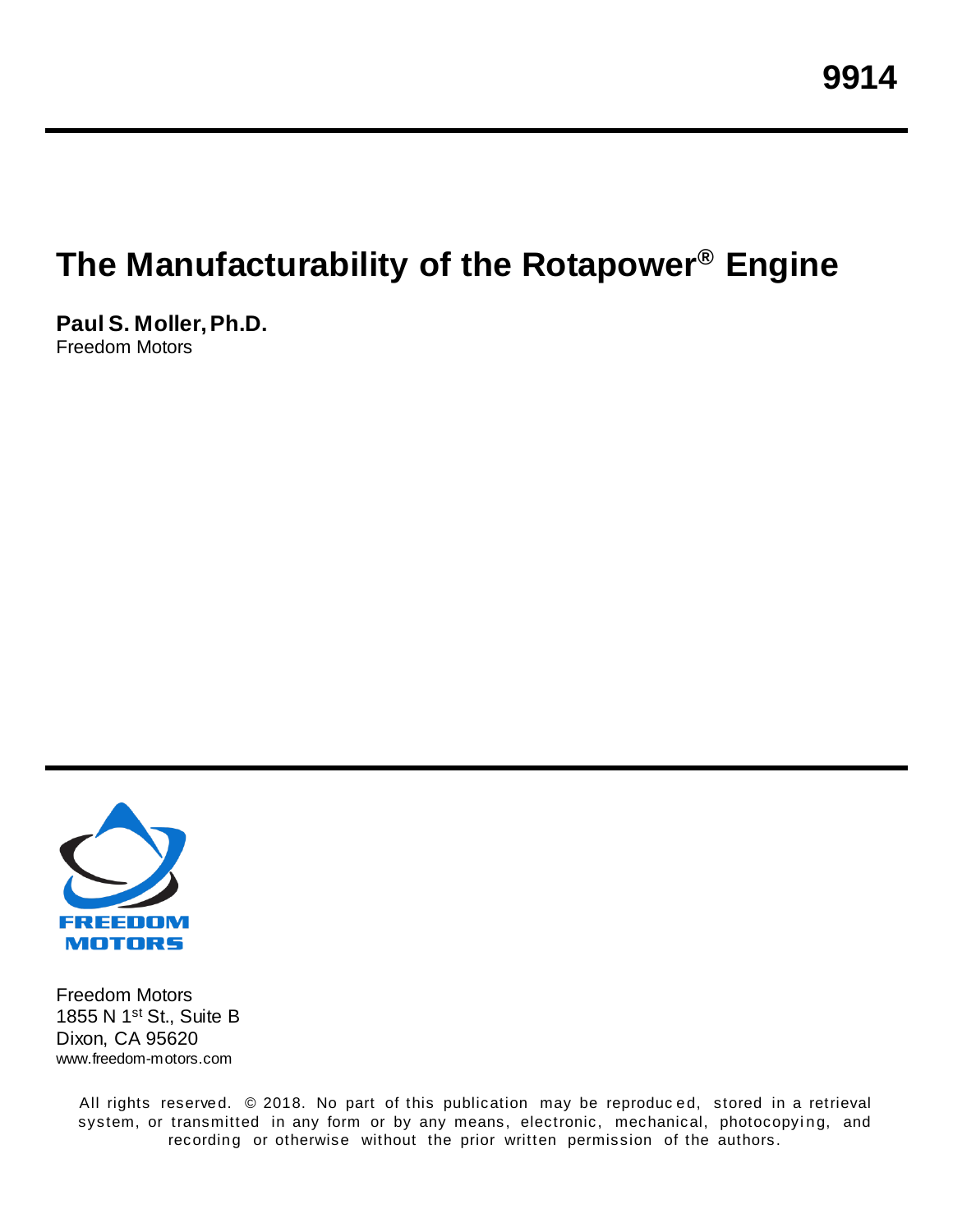

### **9914**

## **The Manufacturability of the Rotapower® Engine**

**Paul S. Moller, Ph.D.**

Freedom Motors

#### **ABSTRACT**

There are many elements of the charge cooled Wankel type rotary engine that make it inexpensive to produce. OMC was able to show that they could produce this type of engine at a cost competitive with their carbureted two-stroke engines.

#### **THE PRODUCTION CHARGE COOLED WANKEL WAS FIRST INTRODUCED AS A POTENTIALLY CLEAN, LOW COST, POWERFUL REPLACEM ENT FOR TWO-STROKES.**

In the late 60's Outboard Marine Corporation (OMC) recognized the market value of an advanced, more powerful engine. This interest was intensified by a growing concern that emission issues would necessitate a clean burning, environmentally friendly powerplant. OMC clearly understood the obvious advantages of the rotary engine over the reciprocating two-stroke engine. These included low vibration, high power and very compact design. Even more important, since the rotary operates on the four-stroke Otto cycle, it had better fuel consumption and much lower emissions . Four-stroke engines also have a broader torque curve and are less sensitive to exhaust backpressure, which provides much better muffling. OMC's knowledge of, and experience with, oilcooled rotor rotary engines, through an engine development contract with Curtiss -Wright, convinced them that this design approach would not be economically feasible $(1)$ . Instead, a chargecooled rotor version was chosen, not only for cost but because servicing a charge-cooled engine in the field is much simpler.

The snowmobile was chosen as OMC's first test application because it was separate from their marine market and presented a demanding application (extended operation at maximum power). OMC established the requirement that their rotary engine must equal or surpass any competitive reciprocating two-stroke engine in terms of cost, performance, packaging, manufacturability and effect on the environment, before it could be substituted for the two-stroke engine in any application. In 1972, OMC

introduced their rotary powered Evinrude RC-35-Q and Johnson Phantom snowmobiles.

OMC also investigated liquid cooled housing marine models. OMC's four rotor outboards raced six times in the summer and fall of 1973, winning every race in U class (unlimited). At the Galveston Speed Classic, they placed  $1^{st}$ ,  $2^{nd}$  and  $3^{rd}$ , lapping the entire field three times (a fourth OMC boat rolled). It was rumored that they once made a straightaway pass at 165 mph.

#### **THE CHARGE-COOLED ROTOR WANKEL TYPE ENGINE HAS A LOW PART COUNT**

When choosing an engine for a particular application or comparing the part count between engines, the required power and torque characteristics of the engines must be considered. The displacement per piston and number of pistons a particular engine has, determines this. Horsepower can be gained by either increasing the displacement size of the cylinders or by adding cylinders. More cylinders provide better airflow to each cylinder and allow the engine to run at a higher RPM. However, more cylinders add parts and hence cost. As more cylinders are added the engine tends to have less vibration and better torque characteristics. More cylinders m ay have a higher value in the eyes of the end user.

Rotary engines, by design, breathe very well and are not limited in RPM except for apex seal s peed, which should be below 50 ft/sec., typical of piston ring wear speeds. Since the rotary engine power stroke has a duration of 270 degrees of crankshaft rotation and each rotor fires once per crankshaft revolution the rotary engine had the same peak -tomean-torque ratio as a three-cylinder four-stroke piston engine. A two-stroke engine has a shortened power stroke so that as a practical matter it also requires approximately three cylinders to match the torque characteristics of a single rot or engine. Therefore any part count should compare a single-rotor rotory engine with a three cylinder, t wo or four-stroke piston engine. When comparing the number of moving parts, the two-rotor rotary has three, the crankshaft and two rotors. This equals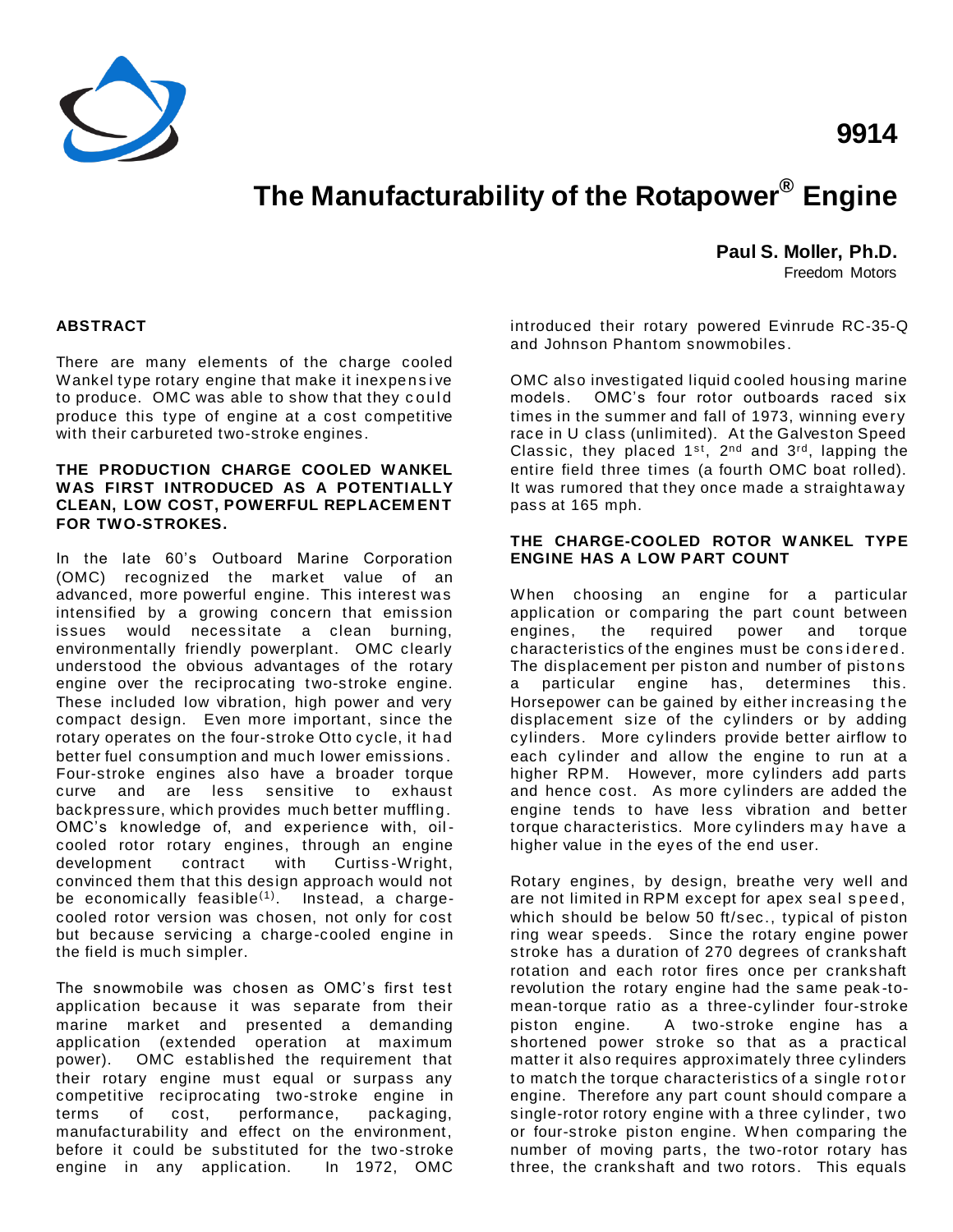only 23% of the total moving parts of a six-cylinder two-stroke and only 2% of those for a six -cylinder four-stroke piston engine. The rotary crankshaft is a very simple component while the rotor and its seals are no more complex to manufacture than a piston and rings.

| PART COUNT<br>(Engines with similar torque characteristics) |     |                                                   |                                           |                                           |
|-------------------------------------------------------------|-----|---------------------------------------------------|-------------------------------------------|-------------------------------------------|
| <b>ROTAPOWER</b><br>(Two charge<br>cooled rotors)           |     | <b>MAZDA WANKEL</b><br>(Two oil cooled<br>rotors) | 2-STROKE<br><b>PISTON</b><br>(Mercury V6) | 4-STROKE<br><b>PISTON</b><br>(Toy ota V6) |
| Major<br>Parts                                              |     |                                                   | 16                                        | 28                                        |
| Mov ing<br>Parts                                            | 3   |                                                   | 13                                        | 134                                       |
| Total<br>Parts                                              | 163 | 242                                               | 225                                       | 312                                       |

#### **THE OMC PRODUCTION EXPERIENCE WAS ONE OF LOW COST DESPITE BEING PRODUCED IN RELATIVELY SMALL QUANTITIES**

The Research Group at OMC built many different rotary engines including a 50cc single rotor, 825c c single rotor, 1300cc double rotor marine engine, the 530cc snowmobile engine and a four rotor 2120cc - 360HP racing outboard. The only engine that was placed into production was the air-cooled snowmobile engine. Forty thousand (40,000) of these engines were built from 1972 through 1974. During the same period OMC built 1.5 million twostroke engines.

OMC undertook an extensive cost comparison between their rotary engine and a two-stroke engine of similar power. The two-stroke engine used in the comparison was produced at seven times the volume of their rotary engine. In a direct comparison, without accounting for these production differences, the cost of the rotary was only 8 to 13% higher than their two-stroke. OMC concluded that if they were produced in similar volumes the production costs would be nearly identical. (2)



CRANKSHAFT COMPARISON

The costliest components in the OMC production process were the rotor housing and the rotor. The seals for the engine were not expensive, according to OMC's production manager<sup>(3)</sup>. OMC confirmed that the crankshaft for the rotary was much cheaper to manufacture than the two-stroke crankshaft. The electrical and the fuel systems were also less expensive. Assembly was comparable to the twostroke engine. OMC generally used standard machine tools to produce the engine. Additional production equipment included a plasma spray capability to plasma coat the wear surface of the rotor housing and an automated machine for cutting side seal slots in the rotor.

The highest process cost associated with the rotor housing was the plasma coated wear surface. The surface was first machined and then went through an elaborate preparatory process before being plasma-sprayed. The potential for damage during processing was significant. After plasma spraying, the housing sides were flat ground to remove overspray. Then it was finish-ground on a housing wear surface grinder (trochoid grinder) and, finally, it was lapped to 4 to 5 micron finish. The plasma coating was difficult to apply evenly and therefore the resulting coating was put on approximately twice as thick to ensure meeting the required thickness of the finish coating after grinding. This resulted in extended grinding with a diamond wheel. The raw materials for the plasma coating (tungsten-carbide) were relatively costly and the over-spray resulted in an additional 50% loss of the sprayed material.

#### **IMPROVEMENTS IN MANUFACTURING PROCESSES FURTHER REDUCE THE ROTAPOWER PRODUCTION COST**

#### **Casting Technology**

In the years since OMC's first production run of rotary engines, several manufacturing processes have matured that will further reduce the production cost of the Rotapower engine. The most significant of these is the lost foam casting process. This method of casting was just being developed as OMC was discontinuing their snowmobile engine production. However, OMC did introduce the lost foam process in their two-stroke engine production and continued to experiment with it as part of their continuing liquid cooled rotary engine development through June  $1986^{(4)}$ .

Lost foam casting uses a foam pattern packed in sand. The addition of the molten metal burns away the pattern, leaving the "as cast" part. Because the part is first replicated in foam, rather complex shapes can be cast. Cores, which represent internal features, are placed inside the foam. As a result, the core is fully supported during the pour process, eliminating the typical problem of sifting cores.